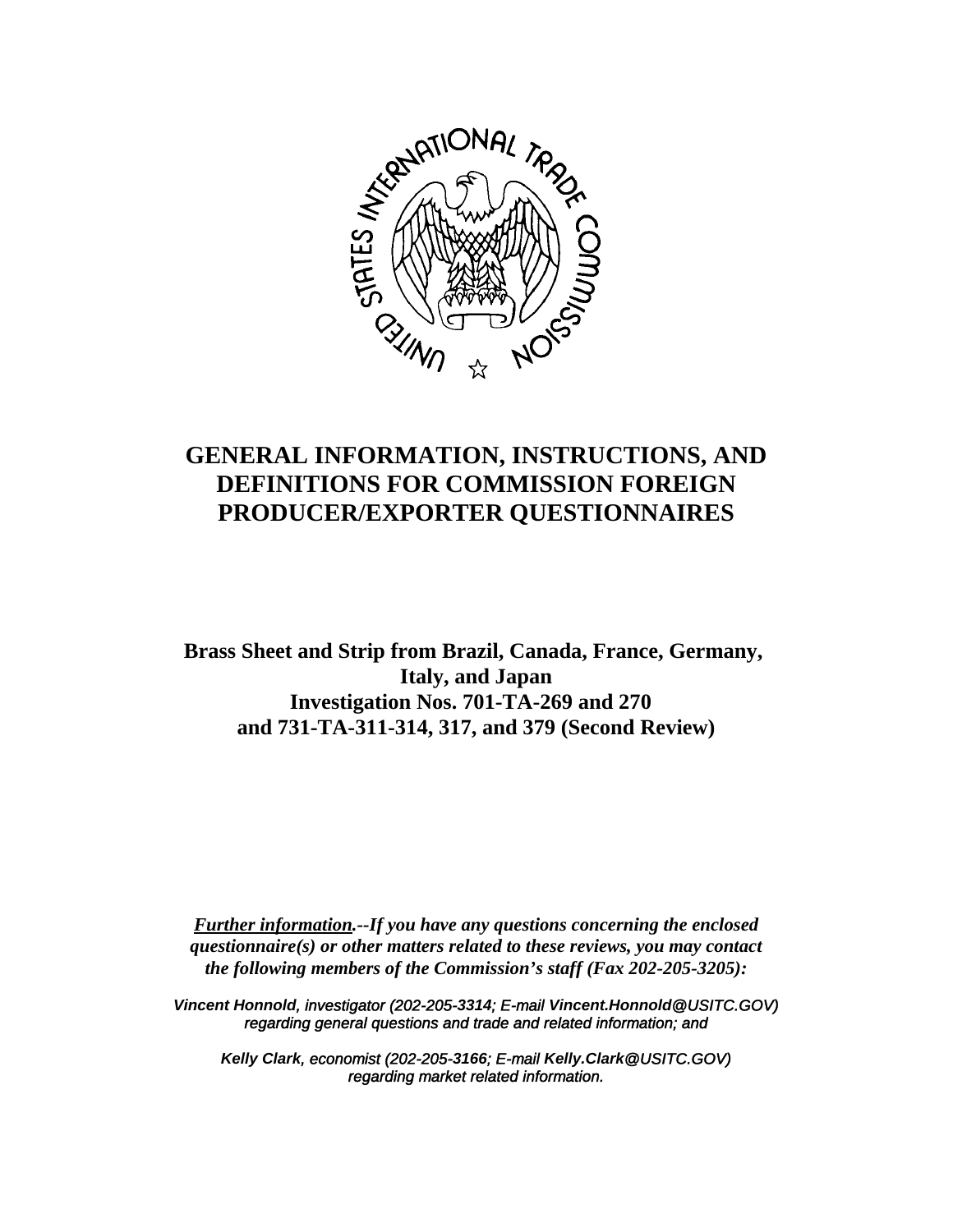#### **GENERAL INFORMATION, INSTRUCTIONS, AND DEFINITIONS**

#### **GENERAL INFORMATION**

*Background*.--On January 8, 1987; January 12, 1987; March 6, 1987; and August 12, 1988, the Department of Commerce issued countervailing duty and antidumping duty orders on imports of brass sheet and strip from Brazil, Canada, France, Germany, Italy, Japan, Korea, the Netherlands, and Sweden (52 F.R. 698, 52 F.R. 1214, 52 F.R. 6995, and 53 F.R. 30454, respectively). On April 18, 2000, the Commission determined that revocation of the countervailing duty orders on brass sheet and strip from Brazil and France and the antidumping duty orders on brass sheet and strip from Brazil, Canada, France, Germany, Italy, and Japan, would be likely to lead to continuation or recurrence of material injury to an industry in the United States within a reasonably foreseeable time. The Commission further determined that revocation of the antidumping duty orders on brass sheet and strip from Korea, the Netherlands, and Sweden would not be likely to lead to continuation or recurrence of material injury to an industry in the United States within a reasonably foreseeable time (65 F.R. 20832). Consequently, the orders with respect to Brazil, Canada, France, Germany, Italy, and Japan were continued, and the orders with respect to Korea, the Netherlands, and Sweden were revoked (65 F.R. 25304, 25305). On March 31, 2005, the Commission instituted reviews pursuant to section 751(c) of the Tariff Act of 1930 (19 U.S.C. § 1675(c)) (the Act) to determine whether revocation of the orders would be likely to lead to continuation or recurrence of material injury to the domestic industry within a reasonably foreseeable time (70 F.R. 16519). If the Commission makes affirmative determinations, the orders will remain in place. If the Commission makes negative determinations, the Department of Commerce will revoke the orders.

Additional questionnaires will be supplied promptly upon request, or photocopies of the enclosed questionnaire(s) may be used. Address all correspondence to the United States International Trade Commission, Washington, DC 20436. Hearing-impaired individuals can obtain information regarding this review via the Commission's TDD terminal (202-205-1810).

*Due date of questionnaire(s)*.--Return the completed questionnaire(s) to the United States International Trade Commission by no later than **November 9, 2005**. Although the enclosed postpaid envelope may be used to return the completed questionnaire, use of an overnight mail service may be necessary to ensure that your response actually reaches the Commission by **November 9, 2005**. If you do not use the enclosed envelope, please make sure the completed questionnaire is sent to the attention of **Vincent Honnold**. **Return only one copy of the completed questionnaire(s), but please keep a copy for your records so that you can refer to it if the Commission staff contacts you with any questions during the course of the review.**

*Service of questionnaire response(s)*.--In the event that your firm is a party to these reviews, you are required to serve a copy of the questionnaire(s), once completed, on parties to the proceeding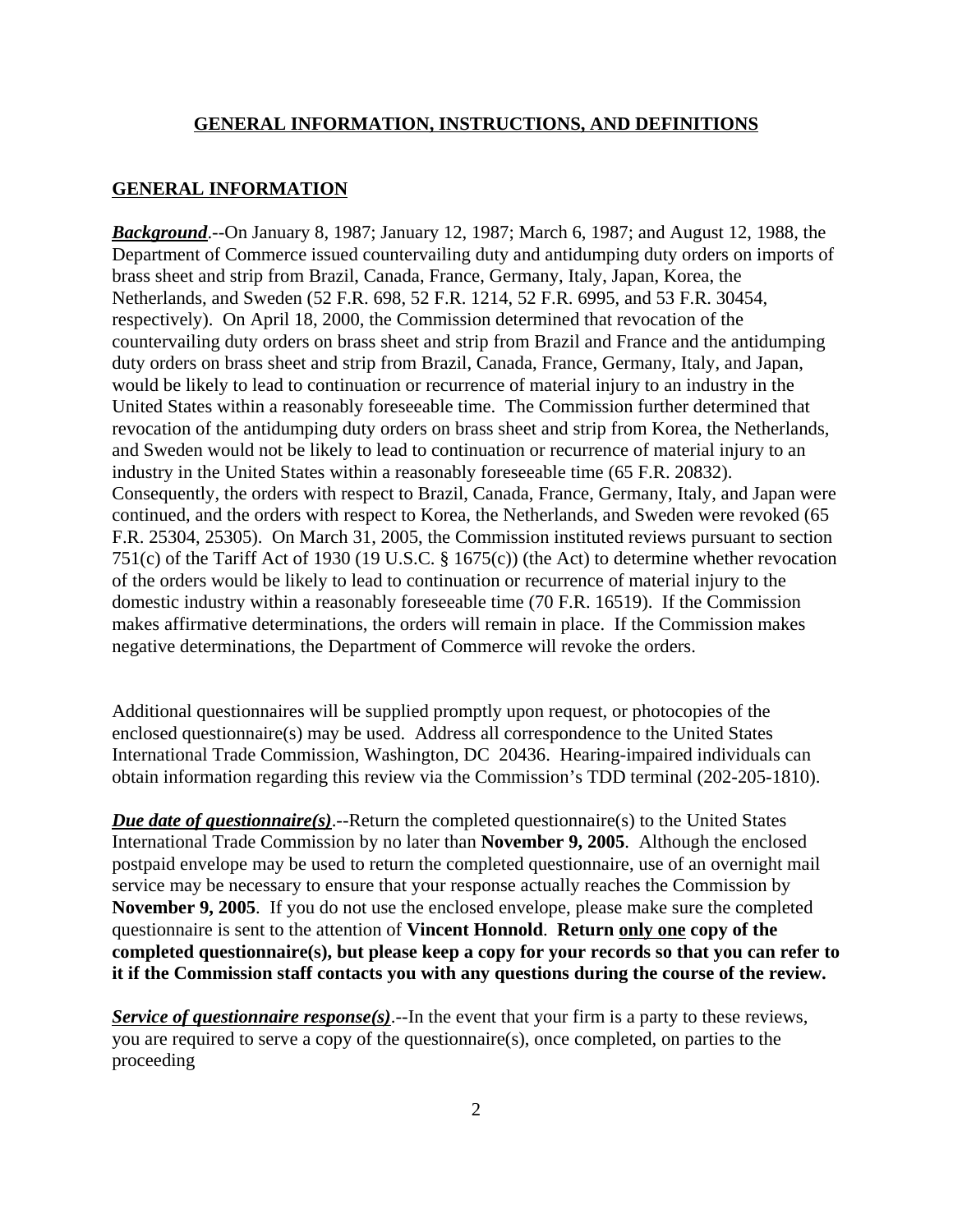#### **GENERAL INFORMATION, INSTRUCTIONS, AND DEFINITIONS--***Continued*

### **GENERAL INFORMATION--***Continued*

that are subject to administrative protective order (see 19 CFR § 207.7). A list of such parties is maintained by the Commission's Secretary and may be obtained by calling 202-205-1803. A certificate of service must accompany the copy of the completed questionnaire(s) you submit (see 19 CFR § 207.7).

*Confidentiality*.--The commercial and financial data furnished in response to the enclosed questionnaire(s) that reveal the individual operations of your firm will be treated as confidential by the Commission to the extent that such data are not otherwise available to the public and will not be disclosed except as may be required by law (see 19 U.S.C. § 1677f). Such confidential information will not be published in a manner that will reveal the individual operations of your firm; however, nonnumerical characterizations of numerical business proprietary information (such as discussion of trends) will be treated as confidential business information only at the request of the submitter for good cause shown.

*Verification***.--The information submitted in the enclosed questionnaire(s) is subject to audit and verification by the Commission. To facilitate possible verification of data, please keep all your workpapers and supporting documents used in the preparation of the questionnaire response(s).**

*Release of information*.--The information provided by your firm in response to the questionnaire(s), as well as any other business proprietary information submitted by your firm to the Commission in connection with the reviews, may become subject to, and released under, the administrative protective order provisions of the Tariff Act of 1930 (19 U.S.C. § 1677f) and section 207.7 of the Commission's Rules of Practice and Procedure (19 CFR § 207.7). This means that certain lawyers and other authorized individuals may temporarily be given access to the information for use in connection with this review or other import-injury investigations or reviews conducted by the Commission on the same or similar merchandise; those individuals would be subject to severe penalties if the information were divulged to unauthorized individuals.

#### **INSTRUCTIONS**

*Answer all questions*.--Do not leave any question or section blank unless a questionnaire expressly directs you to skip over certain questions or sections. If the answer to any question is "none," write "none." **If information is not readily available from your records in exactly the form requested, furnish carefully prepared estimates--designated as such by the letter "E"--and explain the basis of your estimates**. Answers to questions and any necessary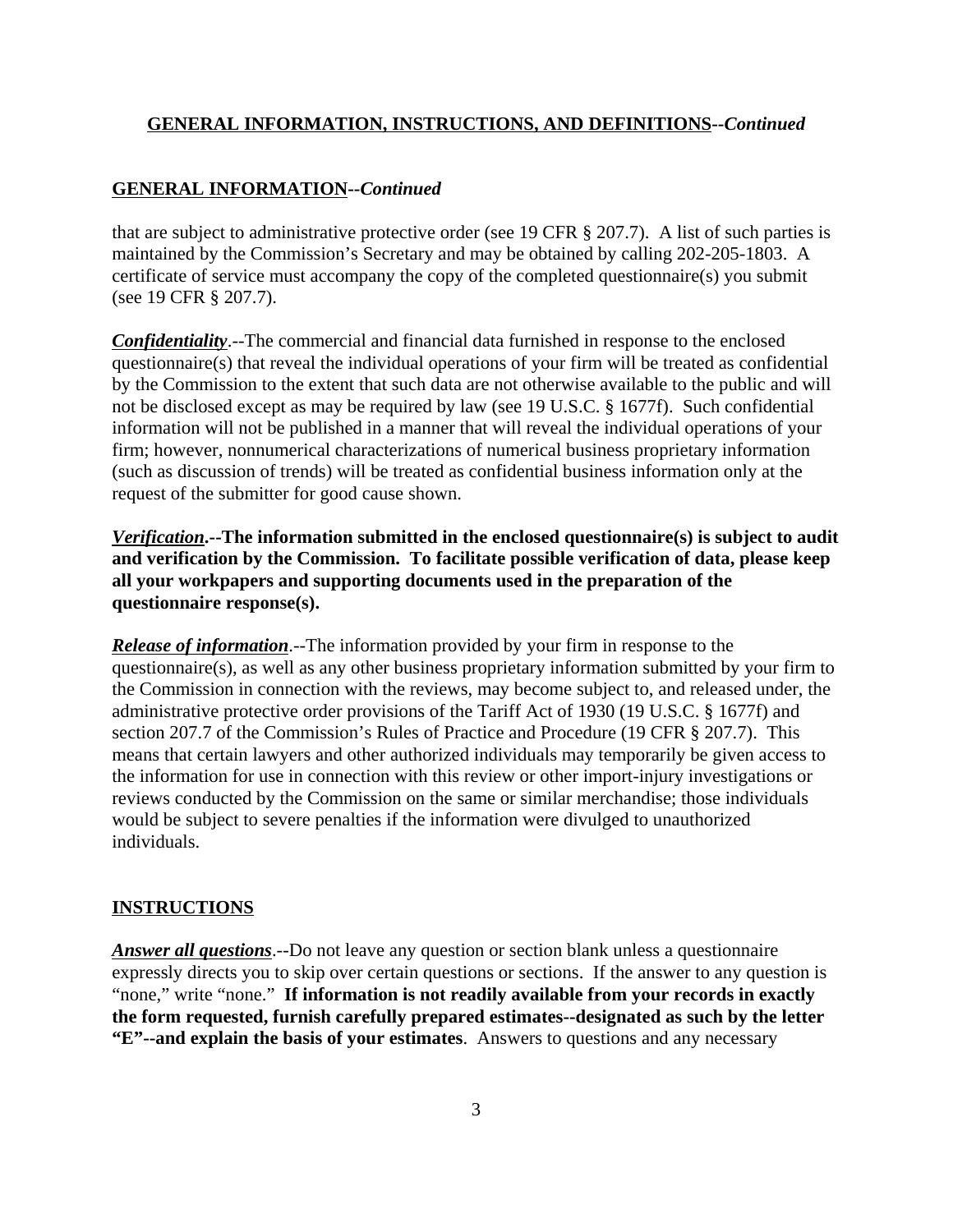### **GENERAL INFORMATION, INSTRUCTIONS, AND DEFINITIONS--***Continued*

#### **INSTRUCTIONS--***Continued*

comments or explanations should be supplied in the space provided or on separate sheets attached to the appropriate page of the questionnaire(s). If your firm is completing more than one questionnaire in connection with these reviews (i.e., a producer, importer, purchaser, and/or foreign producer questionnaire), you need not respond to duplicated questions in the questionnaires.

*Consolidate all establishments in each subject country*.--Report the requested data for your establishment(s) located in each subject country. **Firms operating more than one establishment should combine the data for all establishments into a single report.**

#### **DEFINITIONS**

*C20000-series brass sheet and strip*.–Brass sheet and strip, other than leaded and tinned brass sheet and strip. The chemical composition of the covered product is currently defined in the Copper Development Association (C.D.A.) 200 Series or the Unified Numbering System (U.N.S.) C20000. Not covered are products the chemical compositions of which are defined by other C.D.A. or U.N.S. series. In physical dimensions, the product has a solid rectangular cross section over 0.006 inches (0.15 millimeters) through 0.188 inches (4.8 millimeters) in finished thickness or gauge, regardless of width. Coiled, wound-on-reels (traverse wound), and cut-tolength products are included. The merchandise is currently classified under Harmonized Tariff Schedule of the United States (HTSUS) subheading 7409.21.00 and 7409.29.00.

### **Note that "brass sheet and strip" referred to in these questionnaires comprises only C20000-series brass sheet and strip as defined above.**

*Firm*.--An individual proprietorship, partnership, joint venture, association, corporation (including any subsidiary corporation), business trust, cooperative, trustee in bankruptcy, or receiver under decree of any court.

*Related firm.*--A firm that your firm solely or jointly owned, managed, or otherwise controlled; a firm that solely or jointly owned, managed, or otherwise controlled your firm; and/or a firm that was solely or jointly owned, managed, or otherwise controlled by a firm that also solely or jointly owned, managed, or otherwise controlled your firm.

*Establishment*.--Each facility of a firm in each subject country involved in the production of brass sheet and strip (as defined above), including auxiliary facilities operated in conjunction with (whether or not physically separate from) such facilities.